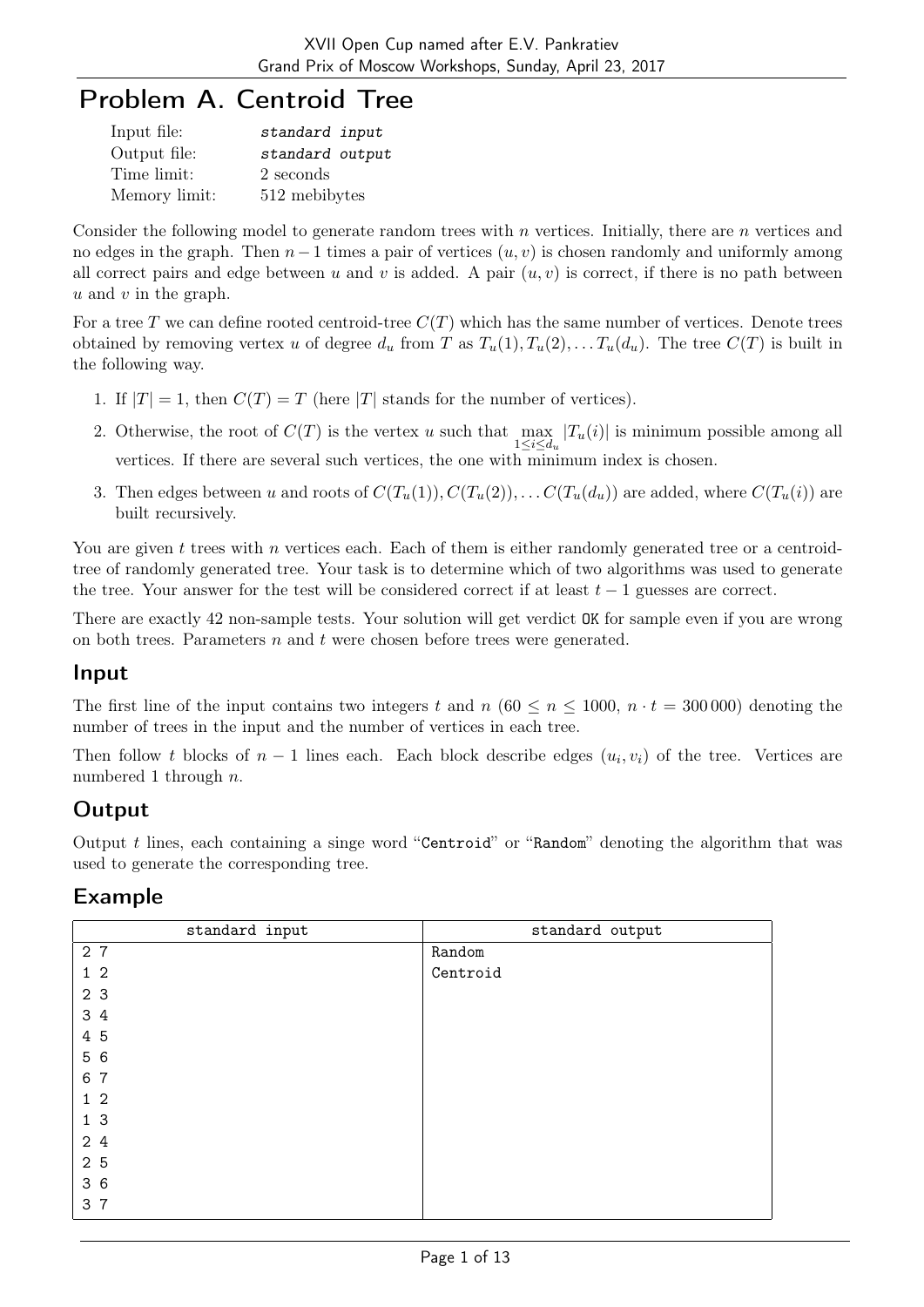# Problem B. Completely Multiplicative Function

| Input file:   | standard input  |
|---------------|-----------------|
| Output file:  | standard output |
| Time limit:   | 2 seconds       |
| Memory limit: | 512 mebibytes   |

A function  $f : \mathbb{N} \to \mathbb{R}$  is *completely multiplicative* if  $f(xy) = f(x)f(y)$  for all  $x, y \in \mathbb{N}$ .

*n*-balance of a function f is the maximum value of  $|f(1) + ... + f(k)|$  for  $1 \leq k \leq n$ .

Construct a completely multiplicative function f such that  $|f(x)| = 1$  for all x, and its 10<sup>6</sup>-balance does not exceed 20.

#### Input

The first line contains one integer  $n$ .

The only non-sample test has  $n = 10^6$ .

## **Output**

Print n integers – values of  $f(1), \ldots, f(n)$  of a completely multiplicative function f with n-balance less than or equal to 20.

| standard input | standard output                   |
|----------------|-----------------------------------|
|                | $1 1 - 1 - 1 1 1 1 - 1 - 1 1 - 1$ |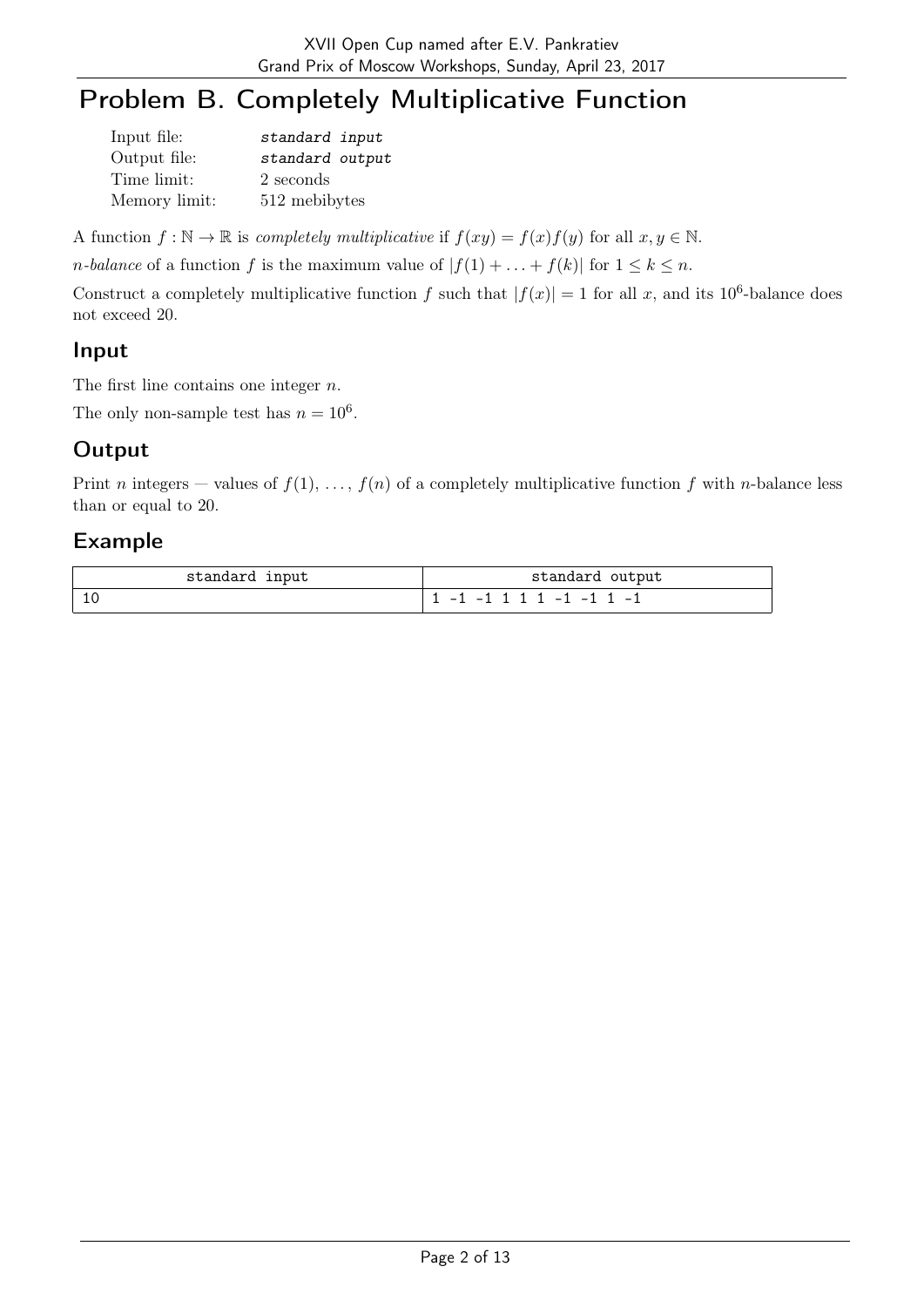## Problem C. Even and Odd

| Input file:   | standard input  |
|---------------|-----------------|
| Output file:  | standard output |
| Time limit:   | 2 seconds       |
| Memory limit: | 512 mebibytes   |

There is a connected undirected graph with  $n$  vertices and  $m$  edges. There are no self-loops or multiple edges.

An unordered pair of distinct vertices  $\{u, v\}$  is called *even* if every simple path (path visits no vertex twice) between  $u$  and  $v$  contains an even number of edges. Similarly, an unordered pair of distinct vertices is called odd if every simple path connecting them consists of an odd number of edges.

Find the number of odd and even vertex pairs in the given graph.

#### Input

The first line of the input contains two integers n and  $m$   $(1 \leq n \leq 200000, 0 \leq m \leq 200000)$  – the number of vertices and edges respectively. Each of the next  $m$  lines contains two endpoints of the corresponding edge  $a_i$  and  $b_i$   $(1 \leq a_i, b_i \leq n)$ . It is guaranteed that the graph is connected and contains no self-loops and multiple edges.

### **Output**

Print two integers — the number of even and odd pairs respectively.

#### Examples

| standard input | standard output |
|----------------|-----------------|
| 4 3            | 3 <sub>3</sub>  |
| 1 <sub>2</sub> |                 |
| 1 <sub>3</sub> |                 |
| 14             |                 |
| 4 4            | 0 <sub>1</sub>  |
| 1 <sub>2</sub> |                 |
| 2 3            |                 |
| 3 4            |                 |
| 4 2            |                 |

#### Note

In the first sample, there are three even pairs  $\{2,3\}$ ,  $\{2,4\}$ ,  $\{3,4\}$ , and three odd pairs  $\{1,2\}$ ,  $\{1,3\}$ ,  ${1,4}.$ 

In the second sample, there is a single odd pair  $\{1, 2\}$ . One can verify that for any other pair of vertices it is possible to find both an even path and an odd path connecting them.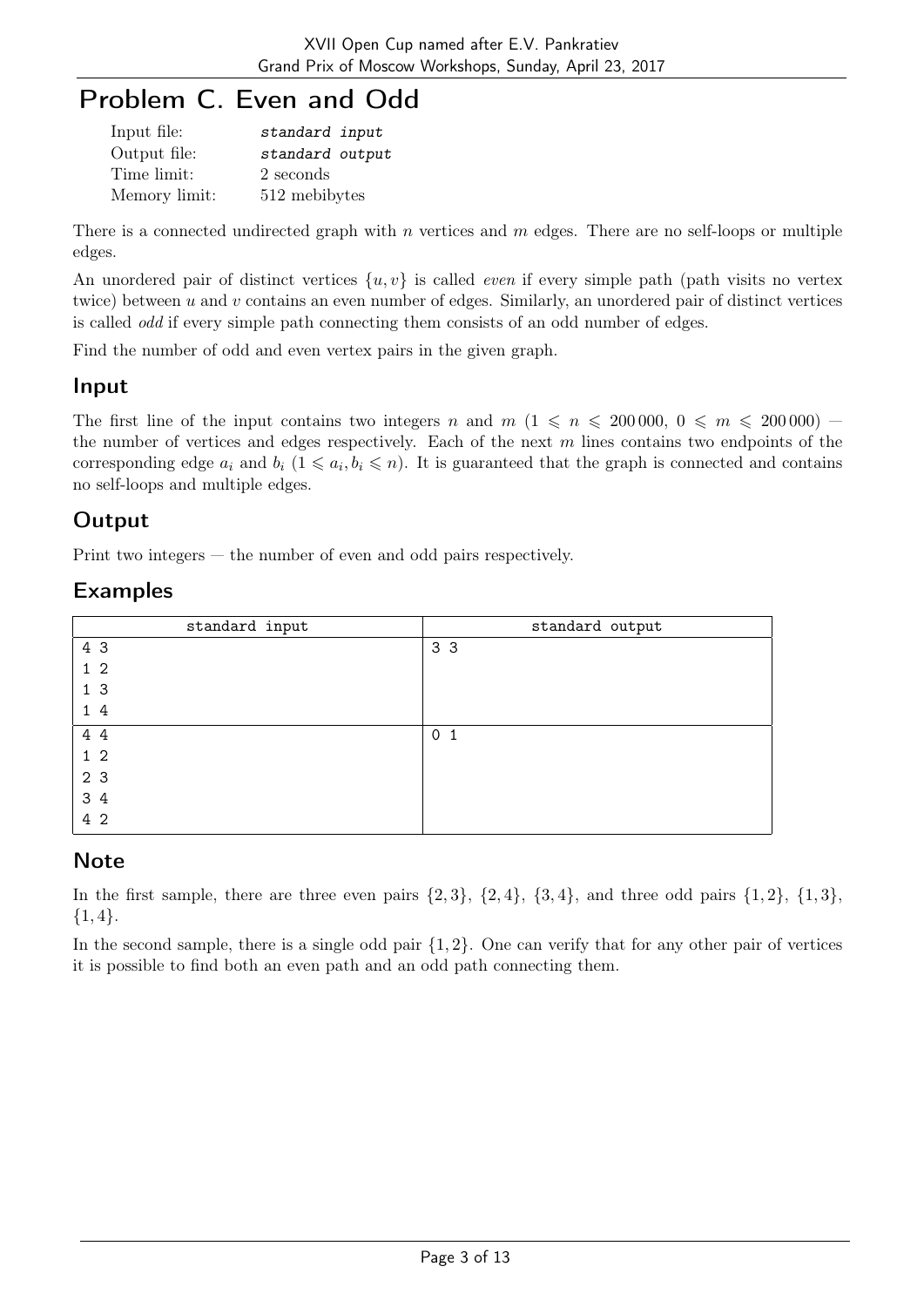## Problem D. Great Again

| Input file:   | standard input  |
|---------------|-----------------|
| Output file:  | standard output |
| Time limit:   | 2 seconds       |
| Memory limit: | 512 megabytes   |

The election in Berland is coming. The party United Berland is going to use its influence to win them again. The crucial condition for the party is to win the election in the capital to show the world that the protests of opposition in it are inspired by external enemies.

The capital of Berland consists of only one long road with n people living alongside it. United Berland has a lot of informers, so they know for each citizen whether he is going to attend the election, and if yes, who is he going to vote for: the ruling party or the opposition.

United Berland has a vast soft power, so they can lobby the desired distribution of districts. Every district should be a consecutive segment of the road of length between  $l$  and  $r$  inclusive. Each citizen must be assigned to exactly one district. The votes are counted in each district separately, and the parties receive one point for each district, where it receives strictly more votes than the other party. If the parties got equal result in this district, no one gets its vote. United Berland is going to create the distribution that maximizes the difference of its points and points of the opposition, and you are asked to compute this value.

#### Input

The first line of the input contains three positive integers n, l, r  $(1 \le n \le 300000, 1 \le l \le r \le n)$  — the number of citizens in the capital, the lower and the upper bounds on the possible length of a district.

The second line contains n integers  $a_1, a_2, \ldots, a_n$   $(a_i \in \{-1, 0, 1\})$ , denoting the votes of the citizens. 1 means vote for the ruling party, −1 means vote for opposition, 0 means that this citizen is not going to come to the elections.

## Output

If there is no way to divide the road into districts of lengths between  $l$  and  $r$ , print "Impossible" (without quotes).

Otherwise, print one integer — the maximum possible difference between the scores of United Berland and the opposition in a valid distribution of citizens among voting districts.

## Examples

| standard input          | standard output |
|-------------------------|-----------------|
| 5 1 5                   |                 |
| $1 - 1 0 - 1 1$         |                 |
| 5 2 3                   | -1              |
| $-1$ 1 $-1$ 1 $-1$      |                 |
| 6 1 1                   | -4              |
| $1 - 1 - 1 - 1 - 1 - 1$ |                 |
| 5 3 3                   | Impossible      |
| 1 1 1 1 1               |                 |

## **Note**

In the first sample, the optimal division of districts is  $\{1\}$ ,  $\{2, 3, 4\}$ ,  $\{5\}$ .

In the second sample, the optimal division is  $\{1, 2\}, \{3, 4, 5\}.$ 

In the third sample, there is only one possible division.

There is no way to divide 5 in segments of length 3, so in the fourth sample the answer is "Impossible".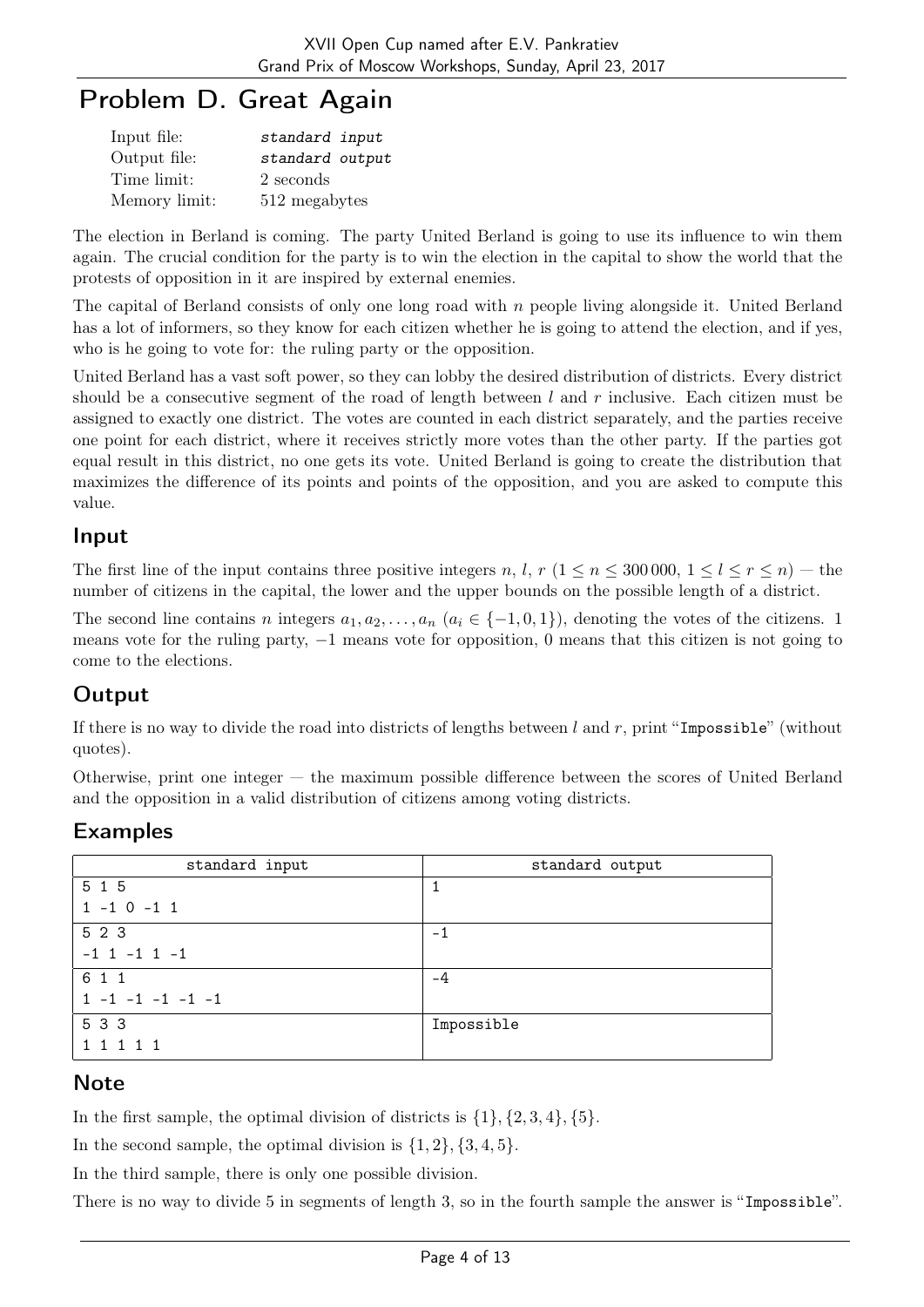# Problem E. Jumping is Fun

| Input file:   | standard input  |
|---------------|-----------------|
| Output file:  | standard output |
| Time limit:   | 3 seconds       |
| Memory limit: | 512 mebibytes   |

Today is a day off in a programming camp you attend, and you decided to go the trampolining center. There are n trampolines in a row with positions  $1, \ldots, n$ . The distance between two successive trampolines is 1 meter. The size of the trampoline can be neglected. The *i*-th trampoline has power  $a_i > 0$ . This means that you can directly jump from the *i*-th trampoline to any other which is not further than  $a_i$ meters. Formally, you can directly jump from trampoline i to j if  $|i - j| \le a_i$ .

Staying in the same place is really boring. However, if you start jumping in random directions it may bother other jumpers. You decide to select two trampolines, x and  $y$ , and jump from one to another and back. While jumping from one trampoline to another you may visit any other trampolines as intermediate. They can be located everywhere, not necessary between x and  $y$ . Of course, when you move from one selected trampoline to another, you always use minimum possible number of jumps.

You feel frustrated if you arrive to y too soon after starting from x or vice versa. You want to select two trampolines in such a way that the minimum of these times is maximized.

Formally, we define the *distance* between two trampolines x and y as the minimum number of jumps required to travel either from x to y or from y to x. Note that distance is well-defined for each pair of trampolines as all  $a_i$  are positive.

You know the power of each trampoline. Find the pair with maximum distance.

#### Input

The first line of the input contains a single integer  $n (2 \leq n \leq 200000)$ . In the next line there are n integers  $a_i$   $(1 \le a_i < n)$  – powers of the trampolines.

## **Output**

Print one integer — the maximum possible distance between a pair of trampolines.

## Examples

| standard input | standard output |
|----------------|-----------------|
|                |                 |
| 71111117       |                 |
|                |                 |
| 2212212212     |                 |

#### **Note**

In the first sample, we can pick  $x = 3$  and  $y = 6$ .

In the second sample, we can pick  $x = 1$  and  $y = 10$ .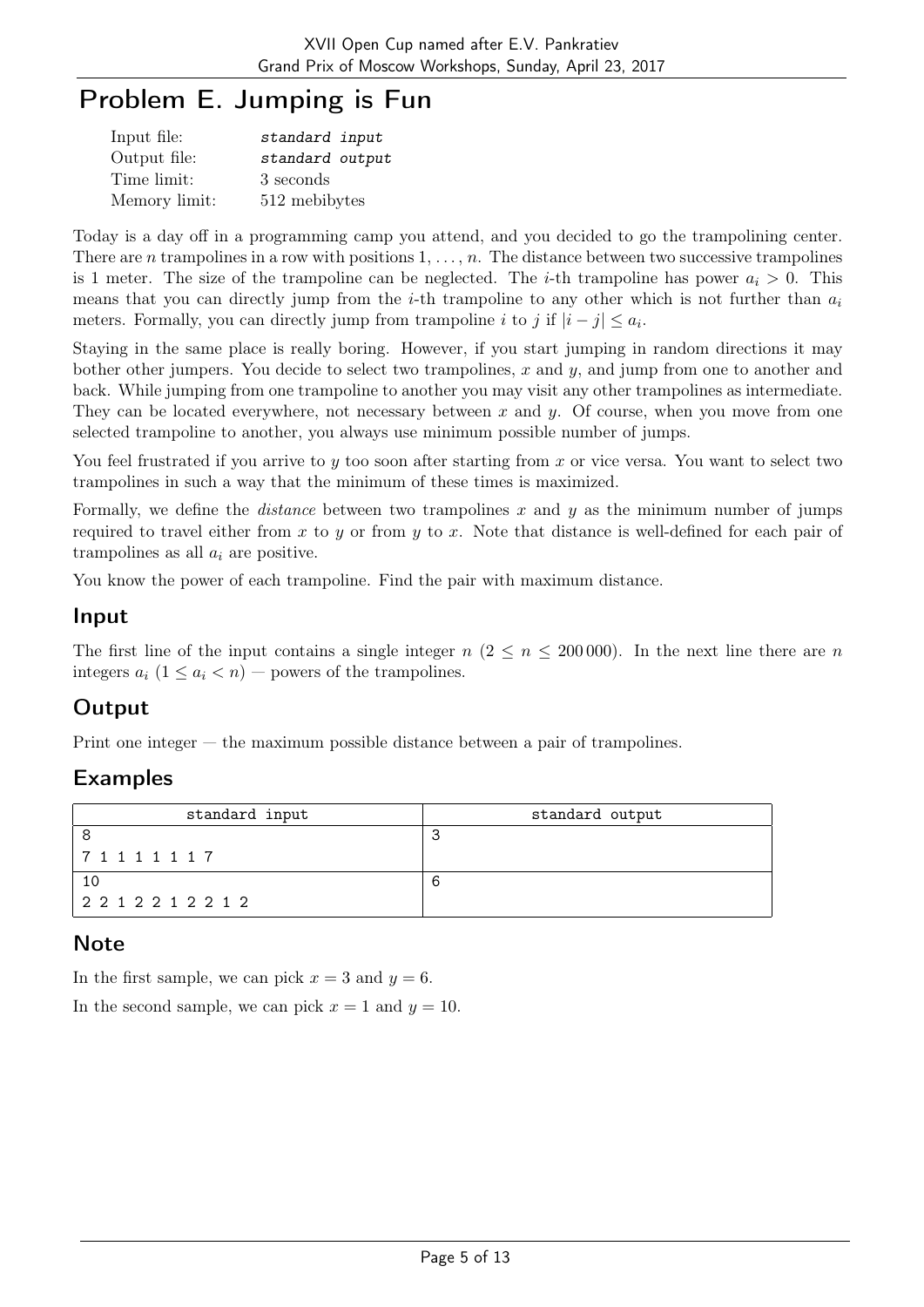## Problem F. Online LCS

| Input file:   | standard input  |
|---------------|-----------------|
| Output file:  | standard output |
| Time limit:   | 5 seconds       |
| Memory limit: | 512 mebibytes   |

There are two strings  $s_0$  and  $s_1$ , which are initially empty. Let  $lcs(a, b)$  be the length of the longest string t such that t is a substring of both a and b. Note that  $lcs(a, b)$  can be zero.

You are to process q queries. The *i*-th query is described by numbers  $a_i$  and  $c_i$ , each of them either 0 or 1. To process the *i*-th query, you should add the character  $c_i$  to the end of the string  $s_{a_i}$ , and find the value of  $lcs(s_0, s_1)$  for the updated strings  $s_0$  and  $s_1$ . All operations must be performed *online*, that is, the answer for the *i*-th query must be found before processing the  $(i + 1)$ -th.

#### Input

The first line of the input contains a single integer  $q (1 \le q \le 5 \cdot 10^6)$  – the number of queries.

The second line contains a string  $w = w_1w_2 \ldots w_q$  that describes encoded queries. Each character of w is a digit between 0 and 3.

Let x be the answer to the i-th query (we consider x to be 0 before all queries). Parameters of the *i*-th query are then computed as  $a_i = (x \oplus w_i) \mod 2$  and  $c_i = \lfloor \frac{x \oplus w_i}{2} \rfloor \mod 2$ . Here  $\oplus$  is bitwise XOR operation and mod is modulo operation.

## **Output**

Let  $ans_i$  be  $lcs(s_0, s_1)$  after performing *i*-th query. Then output  $\sum$ q  $i=1$ ans<sup>i</sup> .

#### Example

| standard input | standard output |
|----------------|-----------------|
|                |                 |
| 02102          |                 |

#### **Note**

The encoded queries are  $(0, 0), (0, 1), (1, 0), (1, 0), (1, 1)$ . The strings after all queries are  $s_0 = 01$  and  $s_1 = 001$ . Answers for queries are 0, 0, 1, 1, 2.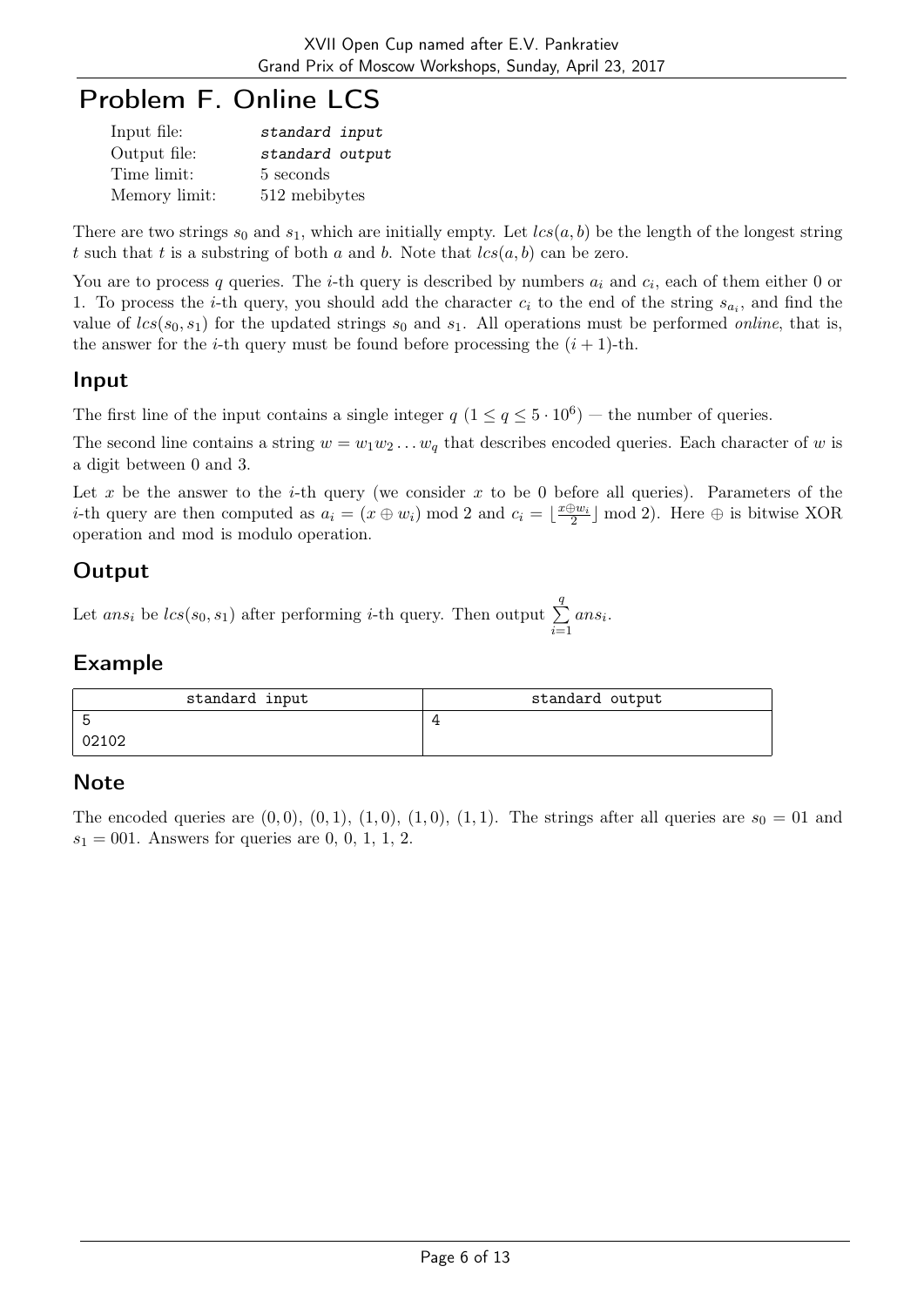## Problem G. Brawling

| Input file:   | standard input  |
|---------------|-----------------|
| Output file:  | standard output |
| Time limit:   | 1 second        |
| Memory limit: | 512 mebibytes   |

There are n people standing in a row. Each person is facing either left or right. People don't really like each other, so when two adjacent people are facing towards each other (that is, the one to the left is facing right, and the one to the right is facing left), one of them can kick the other one out of the row (any of two outcomes is possible). If several clashes are possible, any of them can happen next. What is the minimum possible number of people remaining in the row after a sequence of clashes?

#### Input

The only line of the input contains a string of characters "L" and "R", denoting people facing left and right respectively. The string is non-empty and its length does not exceed  $10^6$  characters.

### **Output**

Output a single integer — the minimum possible number of people after a sequence of clashes.

#### Example

| input<br>standard<br>rangai | standard<br>output |
|-----------------------------|--------------------|
| RRLRL                       | $\sim$<br>∼        |

### Note

As the result of clashes, the following sequence of configurations is possible:

 $\texttt{LRRLRL} \rightarrow \texttt{LRLRL} \rightarrow \texttt{LRLRL} \rightarrow \texttt{LRRL} \rightarrow \texttt{LRL} \rightarrow \texttt{LRL}$ 

One can verify that in any scenario at least two persons survive, so the answer is 2.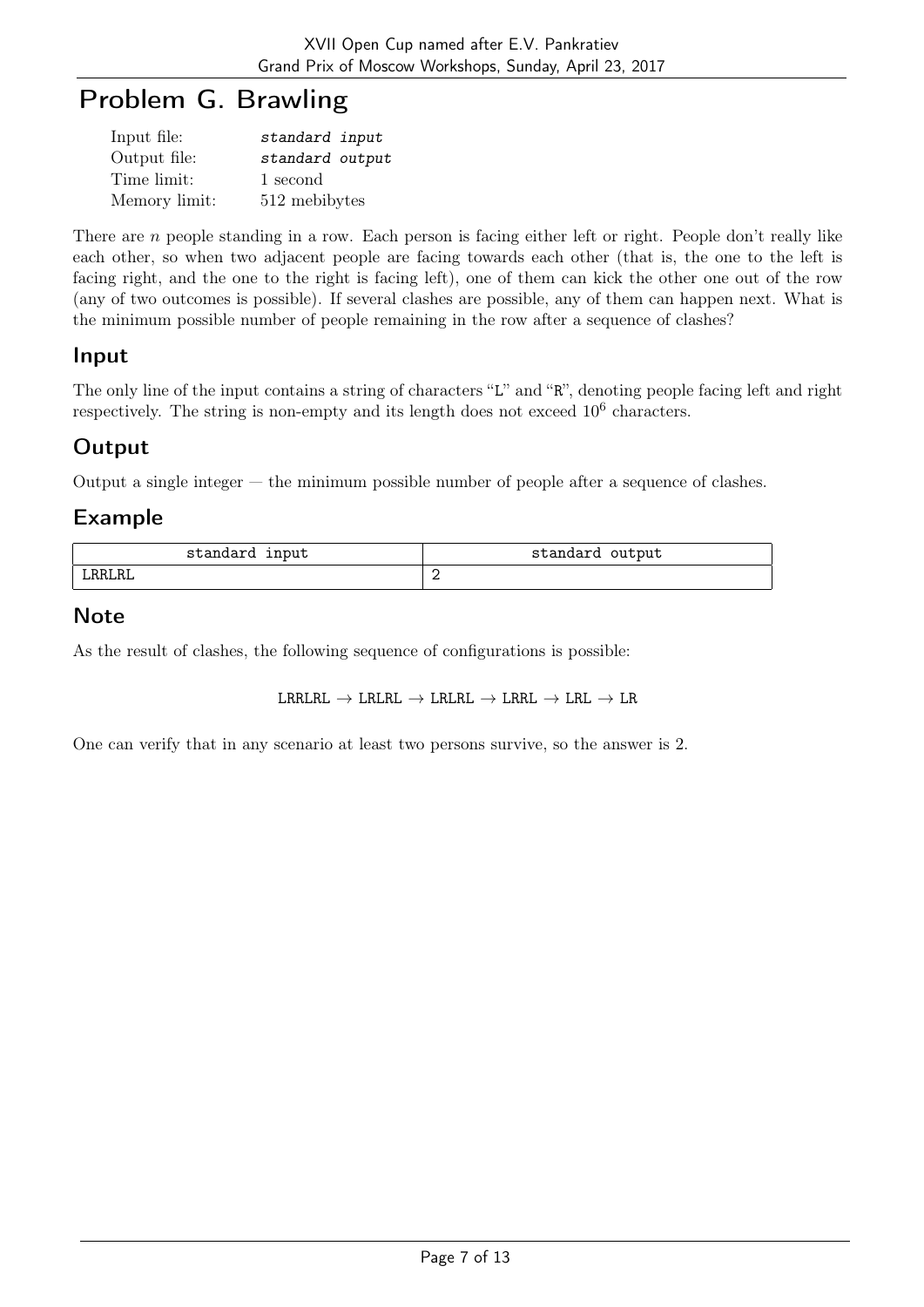## Problem H. I Spy

| Input file:   | standard input  |
|---------------|-----------------|
| Output file:  | standard output |
| Time limit:   | 2 seconds       |
| Memory limit: | 512 mebibytes   |

This is an interactive problem.

Flatcity can be considered an infinite plane. A house is located at every integer point of the plane. There are  $n$  spy transmitters located in some of the houses. Your task is to find the houses containing transmitters using a mobile radar.

The radar is unable to track exact locations of transmitters. To find them, you can place the radar near any house and set its power level to any integer  $R$ . The radar is then able to determine the number of any nouse and set its power level to any m<br>transmitters within euclidean distance  $\sqrt{R}$ .

You have to find the transmitters before the spies get away. Formally, you can ask at most 15000 queries.

## Interaction Protocol

First, interactor prints a single number  $n -$  the number of transmitters you have to find  $(1 \leq n \leq 100)$ . It is guaranteed that all transmitters are at distinct locations, and their coordinates don't exceed 10<sup>6</sup> by absolute value. Then the following process is repeated.

Each time you want to make a query, you should print query parameters in the following format:

? x y R

where x and y denote the coordinates of the radar, and R is the square of its coverage radius (all numbers are integer,  $|x|, |y| \leq 10^6$ ,  $0 \leq R \leq 10^{18}$ ). After you print the parameters and flush the output, the interactor responds with a single integer  $c$  ( $0 \leq c \leq n$ ) — the number of transmitters within the coverage radius of your position (inside the covered circle or on its border).

When you are ready to reveal the transmitters positions, you should print a single line in the following format:

!  $x_1 \, y_1 \, x_2 \, y_2 \, \ldots$ 

Here  $x_i$  and  $y_i$  are the coordinates of the *i*-th point. All numbers should be integer, all tokens in this line should be separated by spaces. The order of points in the answer does not matter. After your program prints the answer, it should immediately terminate. Your answer is considered correct if your program made at most 15 000 ?-queries and determined all transmitter positions correctly.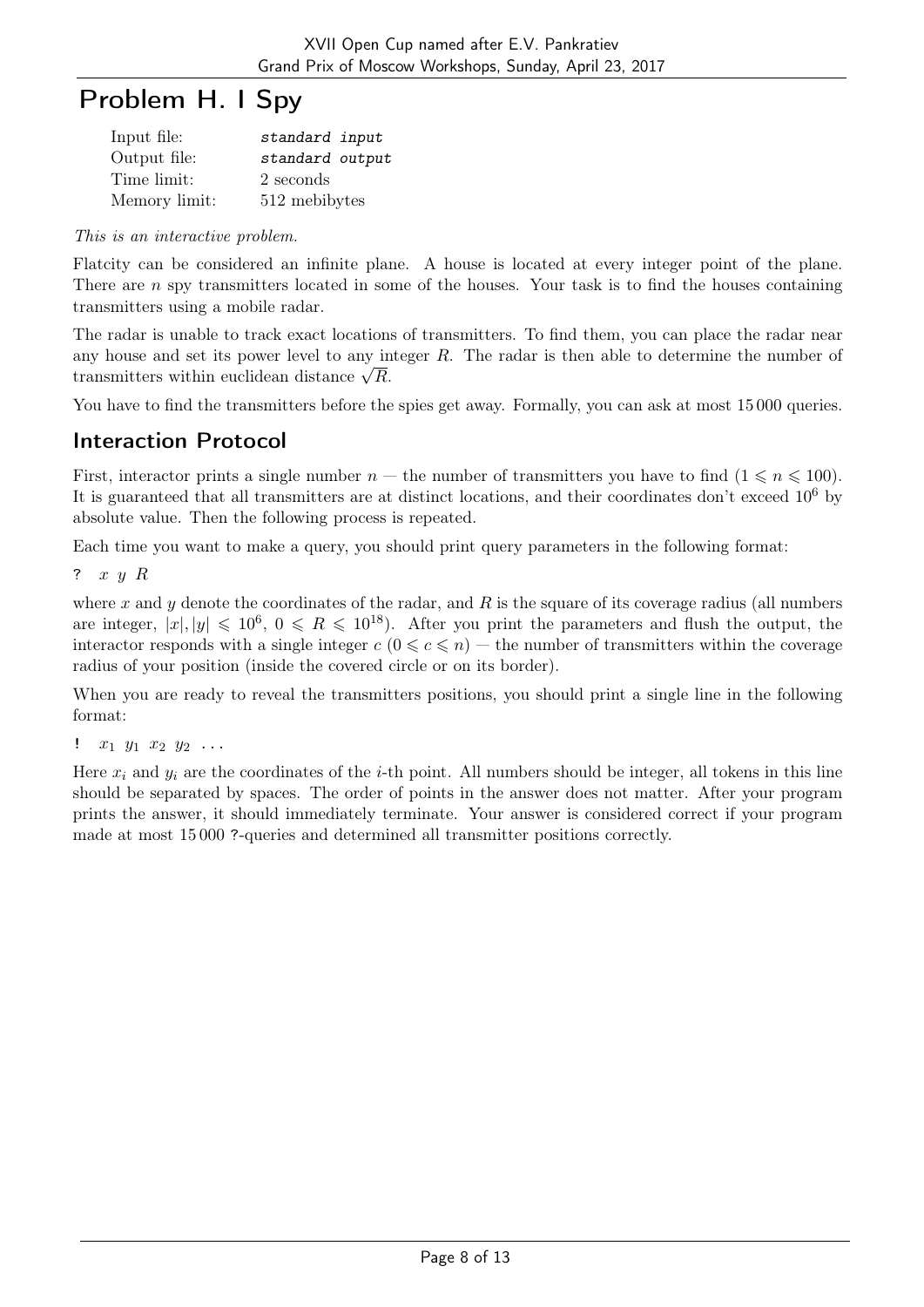| standard input | standard output |
|----------------|-----------------|
| $\sqrt{2}$     | ? 0 0 4         |
| $\mathbf{1}$   |                 |
| $\sqrt{2}$     | ? 0 0 5         |
|                | ? 0 0 3         |
| $\mbox{O}$     | ? 1 0 1         |
| $\mathbf{1}$   | ? 2 0 0         |
| $\mathbf 1$    |                 |
| $\mathbf{1}$   | $? -1 0 4$      |
| $\mathbf 0$    | $? -1 0 2$      |
|                | $? -1 1 1$      |
| $\mathbf{1}$   | $! 2 0 -1 1$    |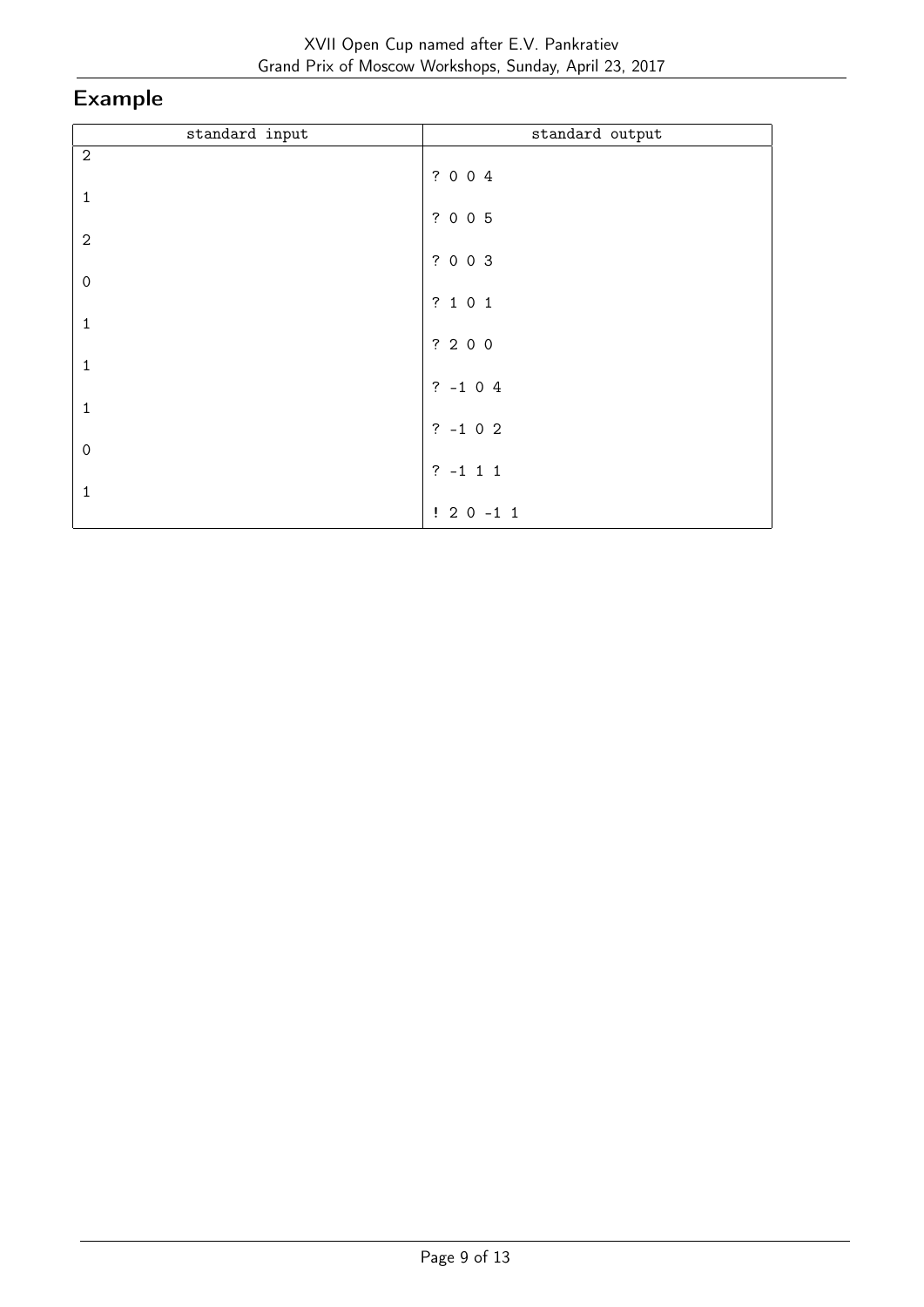## Problem I. Rage Minimum Query

| Input file:   | standard input  |
|---------------|-----------------|
| Output file:  | standard output |
| Time limit:   | 5 seconds       |
| Memory limit: | 512 mebibytes   |

Gleb proposed a problem for the contest:

Given an array of n integers, where n is up to  $10^7$ , answer queries of kind "change *i*-th element to x" and report the global minimum after each query.

Gleb is a very experienced problemsetter. He knows that random tests check everything and there is no need to add any other. However, the contest is held tomorrow, and even random tests require some time to prepare them. That's why he asked you to generate tests by yourself.

You are given a linear pseudo-random generator specified by integers  $x_0, x_1, a, b$  and c. Here is the code of a procedure which yields random integers in C++:

```
uint32_t next() {
    uint32_t t = x0 * a + x1 * b + c;
    x0 = x1;x1 = t;return x0 \gg 2:
}
```
Here uint32<sub>-t</sub> is an unsigned 32-bit integer type. Overflows are handled by taking the value modulo  $2^{32}$ . Same in Java (note that, although  $int$  is signed in Java, overflow is well-defined modulo  $2^{32}$  as well):

```
int next() {
    int t = x0 * a + x1 * b + c;
    x0 = x1;x1 = t;return x0 >>> 2;
}
```
Initially, all elements of the array contain value  $2^{31} - 1$ . For each query, two numbers i and x are generated with two subsequent calls to next(), that is, with a call " $i = \text{next}($ " followed by " $x = \text{next}($ ". This stands for the query " $a[i \; \; \& \; n] = x$ ".

Suppose the global minimum after *i*-th query is  $s_i$ . Then you have to find the value  $\sum$  $\overline{q}$  $i=1$  $s_i \cdot 10099^i \mod 2^{32}$ .

Note, that the only purpose of the above generator is to provide you some approximation of the random generator, you are not expected to find and exploit any its properties. The parameters of the generator are also chosen to make generated values indeed pseudo-random to the best of our knowledge and belief.

#### Input

The first and only line of input contains space-separated integers n, q, x<sub>0</sub>, x<sub>1</sub>, a, b, c ( $1 \le n \le 10^7$ ,  $1 \le q \le 5 \cdot 10^7$ ,  $0 \le x_0, x_1, c < 2^{31}$ ,  $2 \le a, b < 2^{31}$ , a and b are odd). Here n is the size of the array, q is the number of queries, and other values are the parameters of the generator.

#### Output

Print the single integer: the value of  $\Sigma$ q  $i=1$  $s_i \cdot 10099^i \mod 2^{32}$ .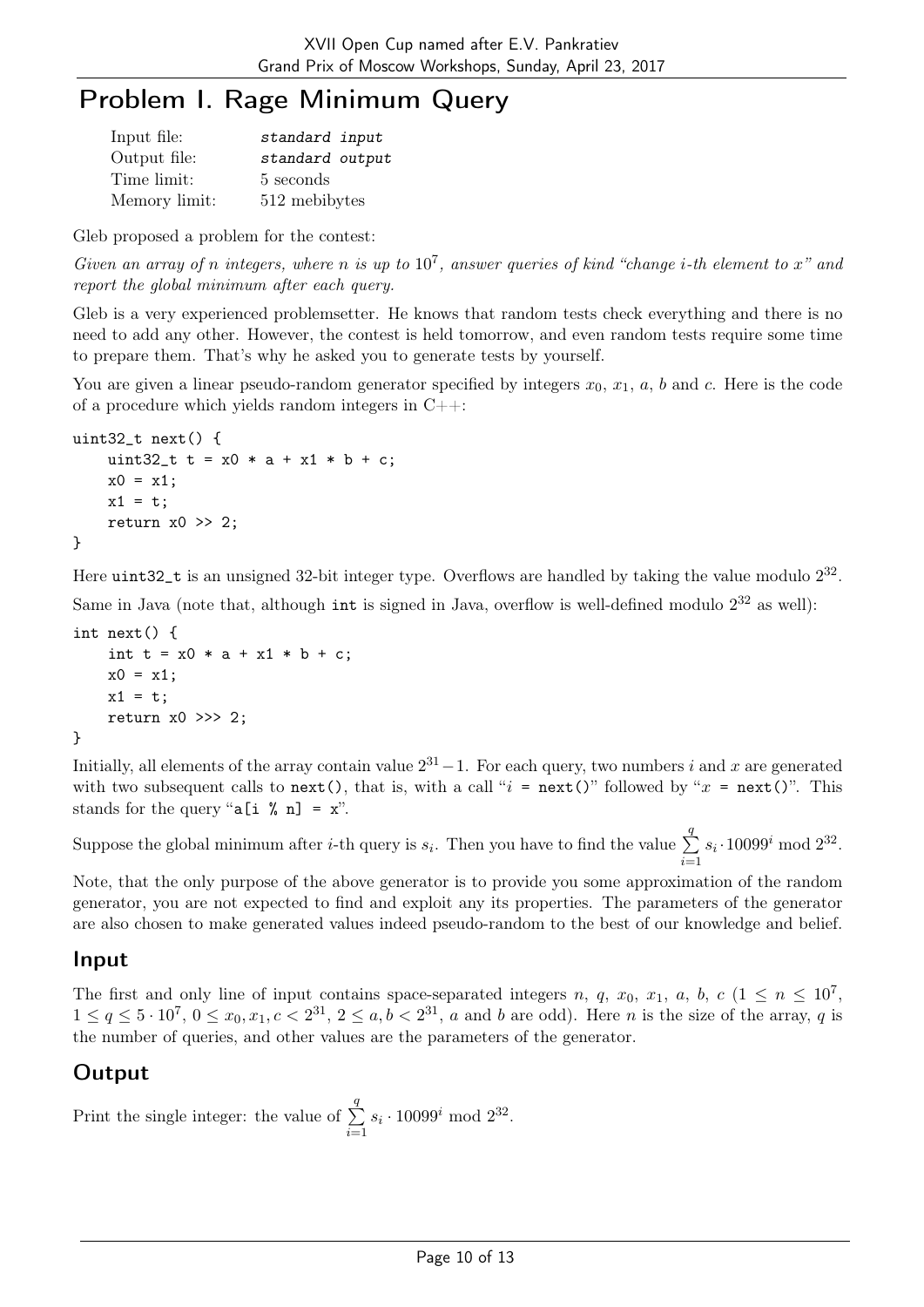## Examples

| standard input                     | standard output |
|------------------------------------|-----------------|
| 5 5 1 3 5 7 9                      | 2071650652      |
| 10000 10000 8800 5553535 314159275 | 2620556972      |
| 271828181 987654321                |                 |

### **Note**

In the first sample, the queries are:

1.  $a[0] = 8$ 

2.  $a[2] = 516$ 

- 3. a[0] = 30276
- 4. a[4] = 1773386
- 5. a[3] = 103872918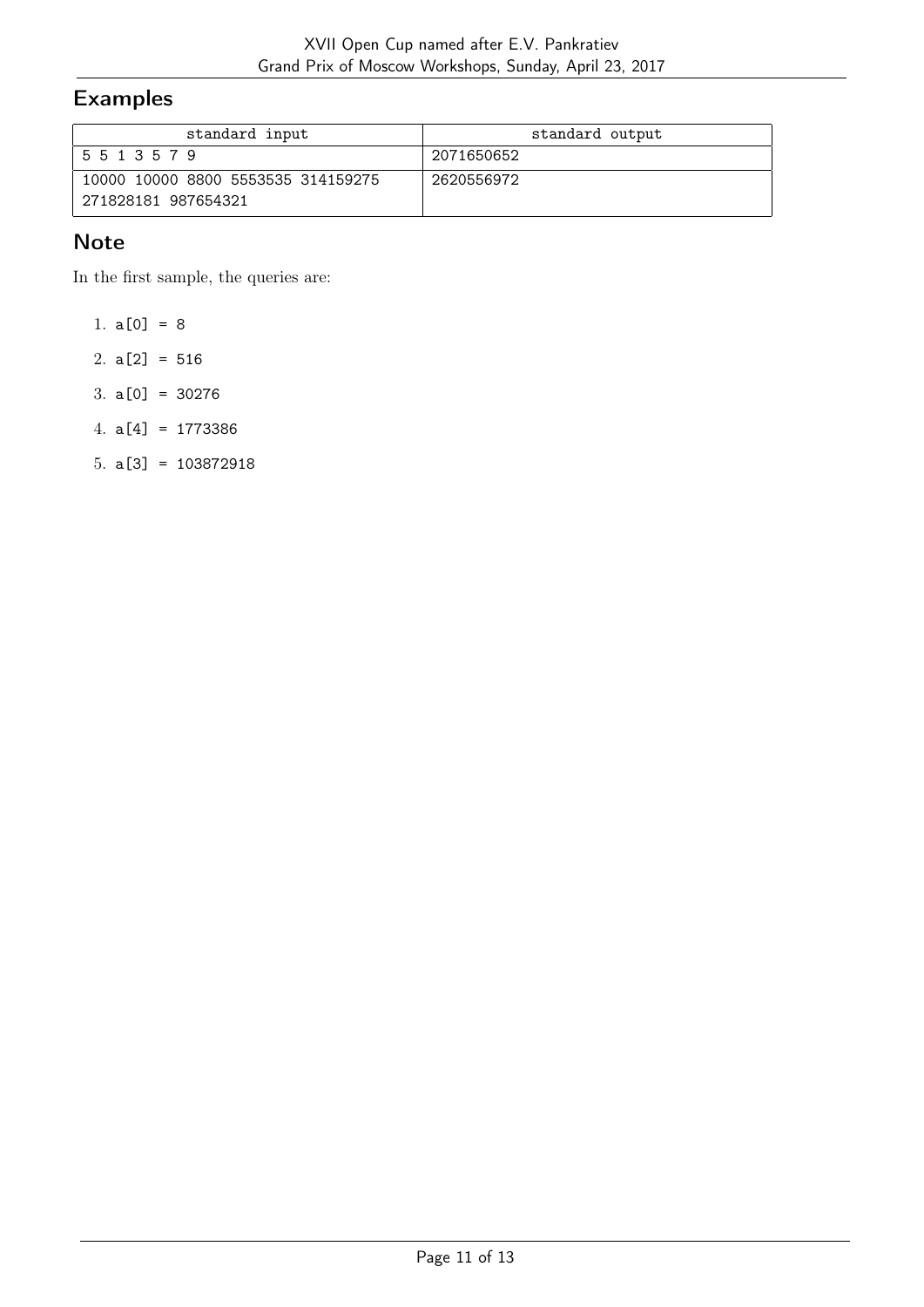# Problem J. Regular Cake

| Input file:   | standard input  |
|---------------|-----------------|
| Output file:  | standard output |
| Time limit:   | 1 second        |
| Memory limit: | 512 mebibytes   |

It's Bob's birthday soon, and Alice decided to make a cake for him.

Alice's cake must look like a regular n-gon, because it's Bob's n-th birthday. However, Bob likes number  $m$  a lot, so the cake should be packed in a regular- $m$ -gon-shaped box. Finally, to make atmosphere more romantic, Alice will put a candle just at the center of the cake. That's why the candle will slightly bend the box, and for the sake of symmetry it'd be great if this happened at the center of the m-gon.

In other words, a regular-n-gon-shaped cake must fit into a regular-m-gon-shaped box, and their centers should coincide.

In fact, Alice has already cooked the cake, and its sides have length 1. Now she wants to know what is the least possible side length of an appropriate box. Help her!

#### Input

The only line of input contains two integers n and  $m$   $(3 \leq n, m \leq 10^9)$ .

### **Output**

Print the least possible side length of the box in shape of a regular  $m$ -gon. Your answer is considered correct if the absolute or relative error doesn't exceed 10−<sup>6</sup> .

| standard input | standard output |
|----------------|-----------------|
| 48             | 0.5411961001    |
| 84             | 2.4142135624    |
| 55             | 1.0000000000    |